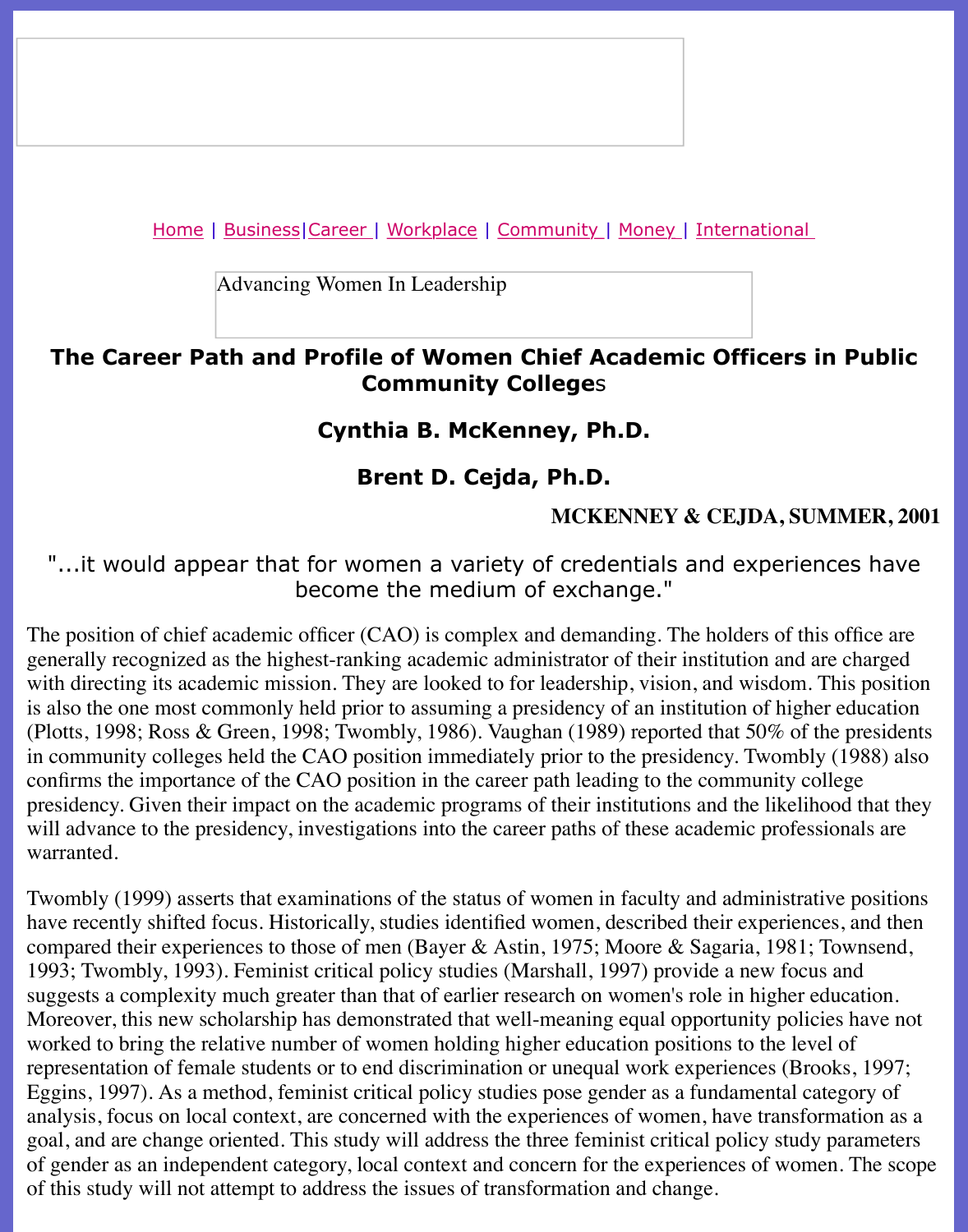A key aspect leading to the shift in the scholarship on academic women is the fact that they make up an increasing proportion of faculty and administrators, especially in the community college sector. The community college CAO position clearly indicates this increased representation. Moore, Twombly and Martorana (1985) sampled 2049 administrators from 1219 public and private institutions. The CAOs that responded to the survey accounted for 271 of the total responses, constituting a 22.2% response rate for the total number of institutions surveyed. In addition, this study reported that women made up 15.9% of the CAO population in community and junior colleges. Several years later Vaughan (1990) surveyed the same population and found that 21% were female. Additionally, Hawthorne (1994) surveyed CAOs in 1,243 two-year colleges and obtained a 57% response rate with no evidence of bias. This study determined women held 27% of the CAO positions in community colleges. Finally, in a recent study with a 59% response rate found women comprised 39% of the public community college CAOs (McKenney & Cejda, 2000). This study, in conjunction with the previous investigations, suggests that the number of women CAOs in public community colleges has continued to increase. The 39% from this most recent study mirrors the representation of women among the total faculty at community colleges (38%), a higher percentage than in any type of four-year institution (Clark, 1998).

In examining representation, Kanter (1977) identified 35% as a minimal level necessary to reach 'critical mass,' the point at which a category of individuals moves from 'token' representation to a collective 'group.' This concept of critical mass has continued to be incorporated in research focusing on academic women (Riger, Stokes, Raja, & Sullivan, 1997; Twombly, 1999). Recognizing the demographic evidence, Clark (1998) called for research on women faculty and administrators in the community college that moves beyond male-versus-female comparisons to in-depth investigations of their experiences and professional advancement. Given these parameters, this study addresses women CAOs as a group unto themselves in the community college setting. Of the criteria Marshall (1997) outlines, the investigation also demonstrates a concern for the actual experiences of women and consideration for the specific context of the public comprehensive community college. The theoretical framework for this study is grounded in the concept of an organizational career and the theory of labor markets. We define an organizational career as a sequence of positions within an organization. From labor market theory, we conceptualize the organization as all public comprehensive community colleges holding membership in the American Association of Community Colleges (AACC). Finally, the definition of comprehensive community college follows that of the North Carolina State Department of Community Colleges (1969): those that provide college transfer, general education, occupational education, occupational extension, continuing education, and community service.

### **Purpose**

The purpose of this study was twofold. First, we wanted to gather personal and professional data concerning the career experiences of women CAOs in public comprehensive community colleges. Second, we hoped to use this data to identify significant career path predictors to facilitate the advancement of women who aspire to the community college CAO position.

# **Methodology**

Data used in this study came from a national survey of CAOs in public comprehensive community colleges (McKenney & Cejda, 2000). The survey consisted of a series of questions designed to illicit institutional type, mode of movement, number of years in the position, type of contract, and title of the position for the four jobs held prior to the office of CAO. In addition, demographic information including age, gender, race, marital status, and degrees attained was garnered to create a profile of the current CAO. The questionnaire was pilot tested and minimal changes were made.

The sample was drawn from the population of 1487 AACC member institutions. Limiting the population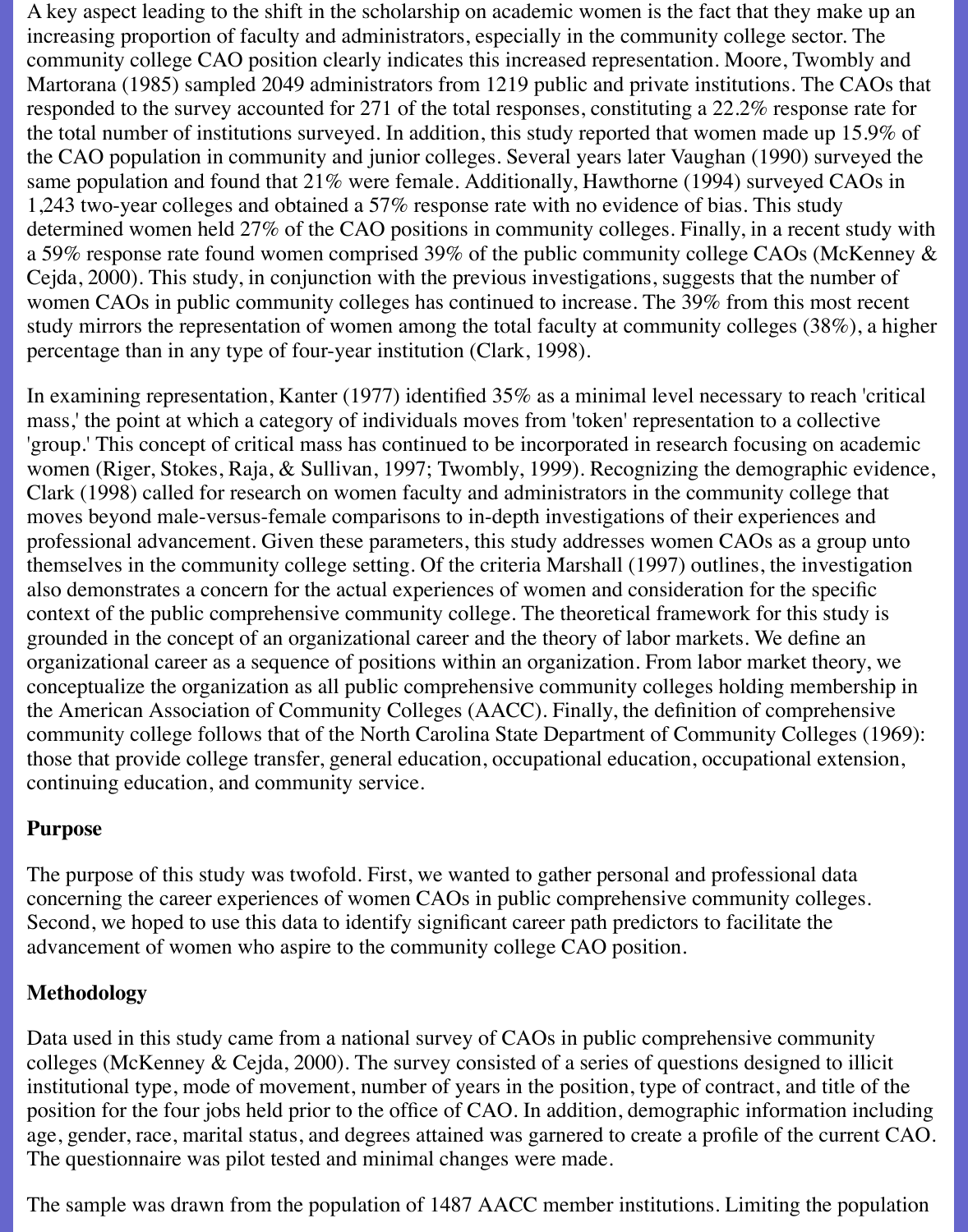to 1) accredited institutions that are state or locally controlled, and 2) institutions matching the definition of a comprehensive community college resulted in a sample of 628 administrators functioning in the capacity of CAO. These individuals were surveyed by mail during the 1998-1999 academic year. A total of 369 usable questionnaires were returned, yielding an overall response rate of 59%. Of these 369 responses, 142 (39%) were received from women CAOs.

Descriptive statistics along with CHAID analysis (Chi-Square Automatic Interaction Detector) (Statistical Innovations, Inc., 1994) was used to identify and analyze the data. The CHAID analysis created a visual "tree structure" or dendrogram identifying what factors made a significant impact on the career paths (Perreault & Barksdate, 1980).

To determine career paths for the CAOs in this study, position titles were grouped according to Higher Education General Information Survey (HEGIS) classifications. These classifications were determined after reviewing position titles; thus, not all of the HEGIS classifications were utilized. The nine classifications and their definitions are :

1. Vice President-Responsible for all or most functions and operations of an institution under the direction of the Chief Executive Officer [President].

2. Chief Academic Officer-Directs the academic program of the institution. Includes those individuals who were listed as both Academic and Student Affairs Officer.

3. Chief Student Affairs Officer-Responsible for the direction of student life programs.

4. Primary Academic Officer-Responsible for a specific component of the organization [college, division] or a specific function or operation [associate provost for technology] under the direction of the Chief Academic Officer.

5. Chair or Head-Responsible for a specific course of study [department, program] under the direction of either the Primary Academic Officer or the Chief Academic Officer.

6. Other Higher Education-Administrative position within an institution of higher education that does not fit any of the classifications listed.

7. Faculty-Responsible for delivering the academic program.

8. K-12-Positions in educational institutions serving students from kindergarten through the 12th grade.

9. Other-Positions held outside of educational organizations.

To quantify the sizes of the communities serviced by these public comprehensive community colleges, the categories utilized by the AACC on their community college locator website were utilized. These categories were developed by the Bureau of the Census from information provided on the Integrated Postsecondary Education Data Set (IPEDS) and are as follows:

1. Rural-Population of less than 2,500 or a non-incorporated community.

2. Small Town-An incorporated community with a population between 2,500 and 25,000.

3. Large Town-An incorporated community not within a metropolitan statistical area (MSA), as defined by the Bureau of Census, with a population greater than 25,000.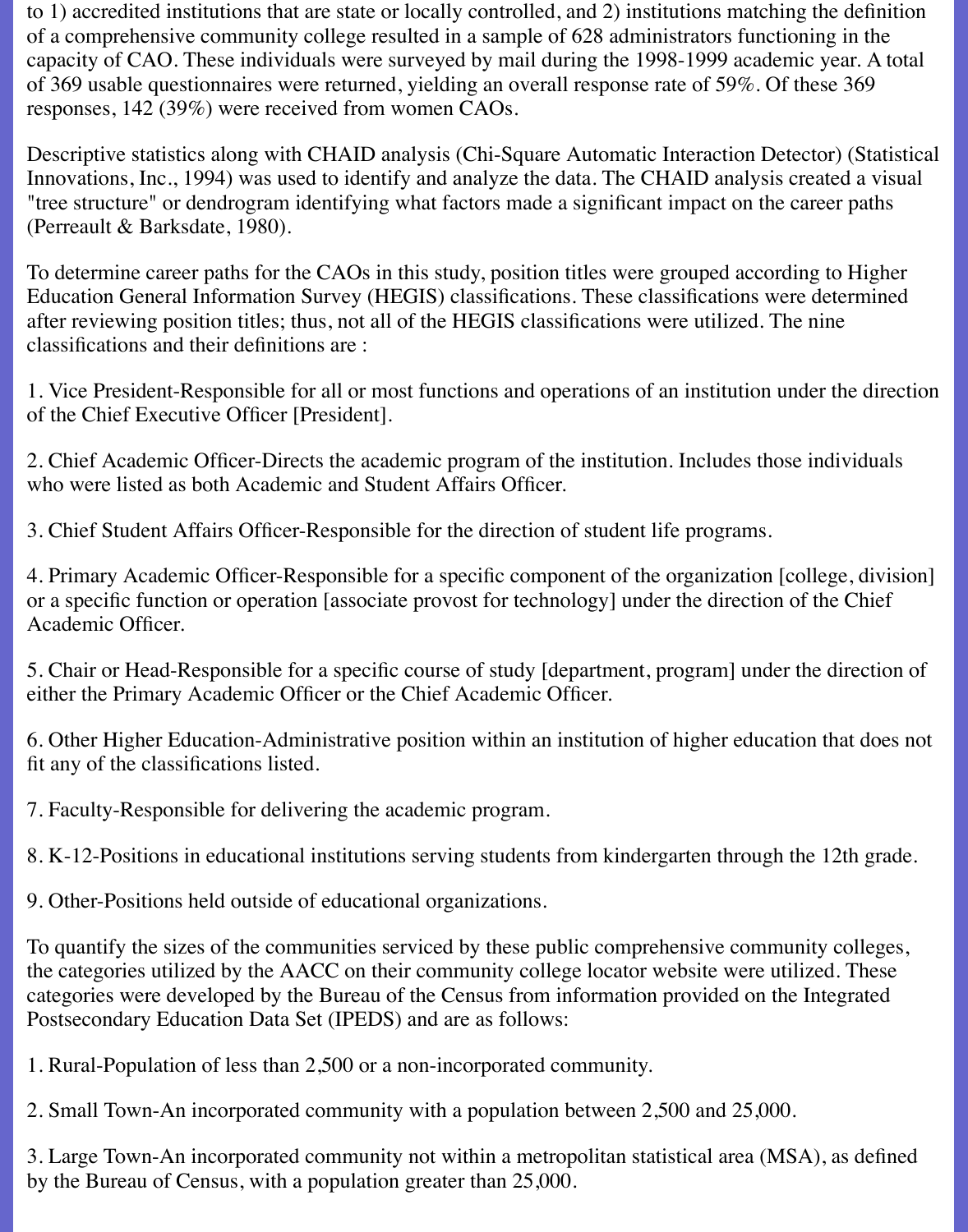Campus College, Multi-Campus College, and Multi-Campus District. Placement in the respe designations is based on information provided on IPEDS. We were not able to obtain specific of these designations from the AACC.

# **Results**

The demographic characteristics collected in this study allowed for the development of a pro women CAO. The mean age of the 142 female respondents was 51.36 (range 36-64, S.D. 5.36). racial distribution of the women CAOs is shown in Table 1. The Caucasian component of the predominant (84.4%) followed by African-American (8.2%), Hispanic (3.3%), American Ind and Asian (0.8%).

A frequency distribution of the highest degree attained query was also completed. The Ph.D. the highest credential obtained by the greatest number of CAOs  $(41.4\%)$  followed by the Ed. The remaining portion of the CAOs completed a Master's  $(22.6%)$  or a professional or other degree (less than 1%). No CAOs reported the baccalaureate degree as their highest credentia

The final demographic aspect was current marital status. Slightly more than two-thirds  $(67\%)$ CAOs are currently married. It is interesting to note that only  $4.2\%$  of the women CAOs had married, all of these remaining single as members of a religious order.

# **Career Paths**

We decided to establish 5% of the sample as a minimal level to establish career paths. There or four-step career paths that met this minimal level. The three-step grouping provided 26 ca with eight meeting the minimal 5% level. As shown in  $Figure 1$ , three of the most common care of women CAOs represented more than  $10\%$  of the sample, Faculty-Chair-CAO (12%), Facu CAO (11.3%), and Chair-PAO-CAO (10.6%).

To identify significant predictors for the career paths of women CAOs, a CHAID analysis and associated dendrogram were generated (Figure 2). The analysis provided evidence that the m factor that significantly predicts the career path of CAOs in community colleges was the imm previous position. The second most important factor af[fecting th](file:///Users/nrahman/Dropbox/AWL/AWL%20BackUP-2/summer2001/cejda_mckenney.html#figure1)e career paths was the career Third and finally, the remaining significant predictor was the number of higher education position career sequence. As the most significant predictor of career path, a distribution frequency for prior position was created. Table 2 reveals that the most common prior position was that of a Academic Officer  $(32.6\%)$ , followed by serving as the Chief Academic Officer at another institution  $(25.5\%).$ 

The CHAID analysis identified the number of higher education positions as the third and final predictor for career path. In order to examine the differences in the number of positions held women, three means were computed: 1) the total number of all positions held, 2) the number positions held, and 3) the n[umber o](file:///Users/nrahman/Dropbox/AWL/AWL%20BackUP-2/summer2001/cejda_mckenney.html#table2)f administrative positions held. These means are summarized in Table 3. Women CAOs in comprehensive community colleges generally hold two administrative p their career and one faculty position.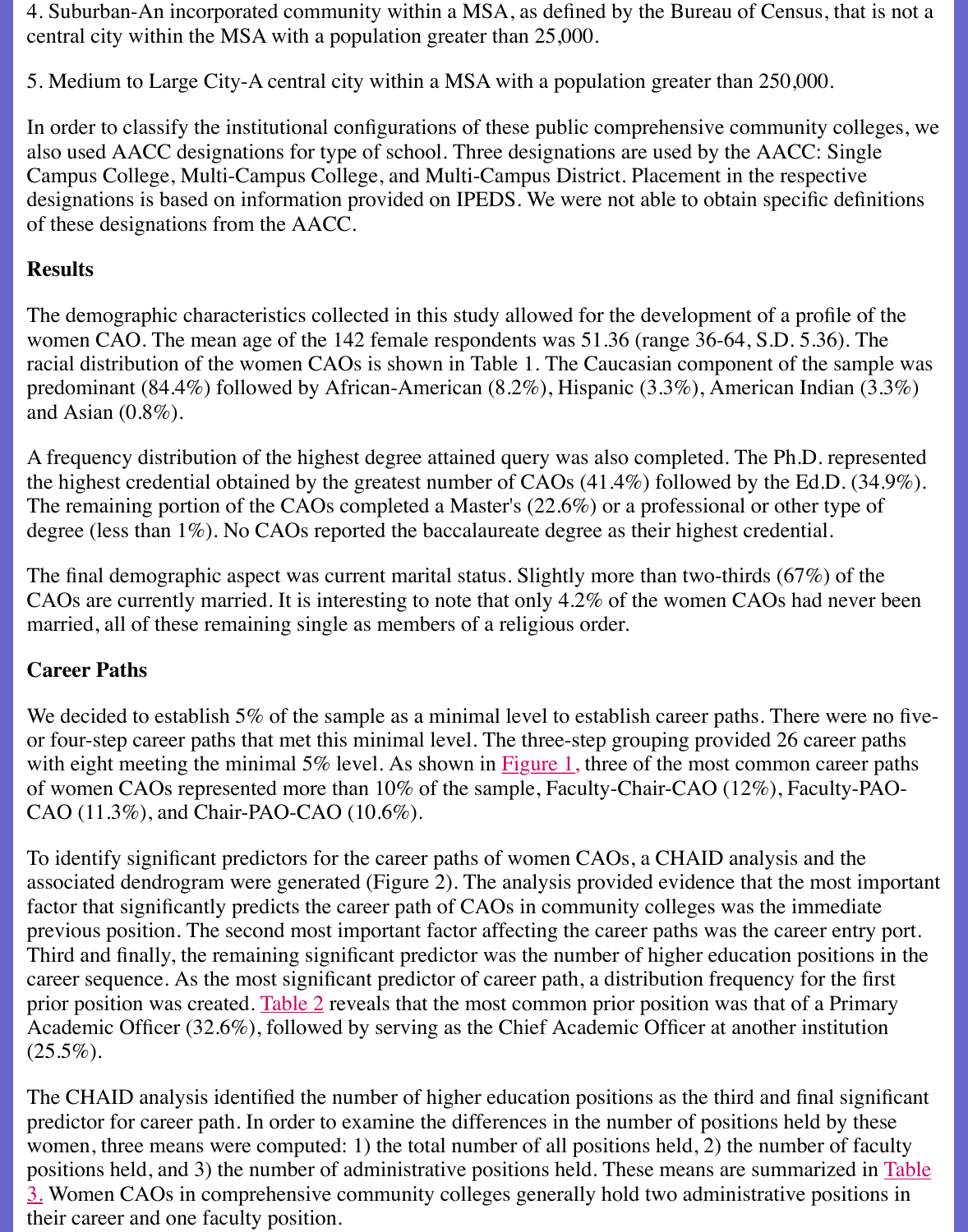are summarized in Table 4 and indicate that women CAOs served more years as administrators than as faculty members. In addition, the number of years served in prior positions gradually increas sequential position.

## **Institutional Profiles**

In order to identify the types of institutions served by female CAOs and the relative size of the towns in the towns in the towns in the towns in the towns in the towns in the towns in the towns in the towns in the towns i which these institu[tions are](file:///Users/nrahman/Dropbox/AWL/AWL%20BackUP-2/summer2001/cejda_mckenney.html#table4) located, demographic information on the colleges and their comm collected from the AACC. A number of multi-campus institutions and districts report only th student headcount. In such instances, and when the CAO was not responsible for all campuse district, we excluded the data from our analysis. As a result, we were able to gather institution community demographics for 110 (77%) of the women CAOs. Table 5 presents the frequency of student headcount for institutions with women CAOs. The results indicate 63.6% of the w serve institutions with student headcounts ranging from  $3,000$  to  $11,999$ . Thus women CAOs serve in moderate sized institutions.

The distribution of the institutional configurations for community colleges served by women the AACC designations of single campus, multi-campus college, and multi-campus district i Table 6. Almost two-thirds (65.1%) of the women CAOs serv[e at sing](file:///Users/nrahman/Dropbox/AWL/AWL%20BackUP-2/summer2001/cejda_mckenney.html#table5)le campus facilities.

The AACC uses five designations that may be used to describe the size of communities service community colleges. In order from smallest to largest these designations are rural, small tow suburban, and mid to large city. Table 7 presents descriptive information concerning community revealing that 44% of the women CAOs are employed in communities with populations of 4 (rural, small town, large town).

[We cha](file:///Users/nrahman/Dropbox/AWL/AWL%20BackUP-2/summer2001/cejda_mckenney.html#table6)racterized mobility as four types: 1) internal to the institution, 2) movement within the state,  $\frac{1}{3}$ movement outside of the state, and 4) movement outside of higher education. To determine v is a difference in the mode of movement during the careers of CAOs, a frequency distribution women CAOs experiences was [created](file:///Users/nrahman/Dropbox/AWL/AWL%20BackUP-2/summer2001/cejda_mckenney.html#table7) and is presented in Table 8. The results support internal as the strongest type of movement for the three previous positions, with within state movement most common type for the fourth prior position. Movement outside of state is the greatest at assuming the CAO position. We do not know, however, whether out-of-state movement occurred to factors such as choice, or due to limited in-state CAO vacancies.

# **Discussion and Conclusions**

The profile of a woman CAO in a public community colle[ge portra](file:///Users/nrahman/Dropbox/AWL/AWL%20BackUP-2/summer2001/cejda_mckenney.html#table8)ys a 51-year-old Caucasia who is married and has earned a Ph.D. She has served in her current position for a little over The entry port she used to gain employment in the community college was a faculty position. held approximately three positions in higher education of which two were administrative and faculty. Her immediate prior position was as a PAO or a CAO at another institution.

As a point of comparison, it is interesting to note the similarity between the percentage of women in the similarity between the percentage of women in the similarity between the percentage of women in the similar value of community college faculty (38%) and the percentage of women among the CAOs in this stud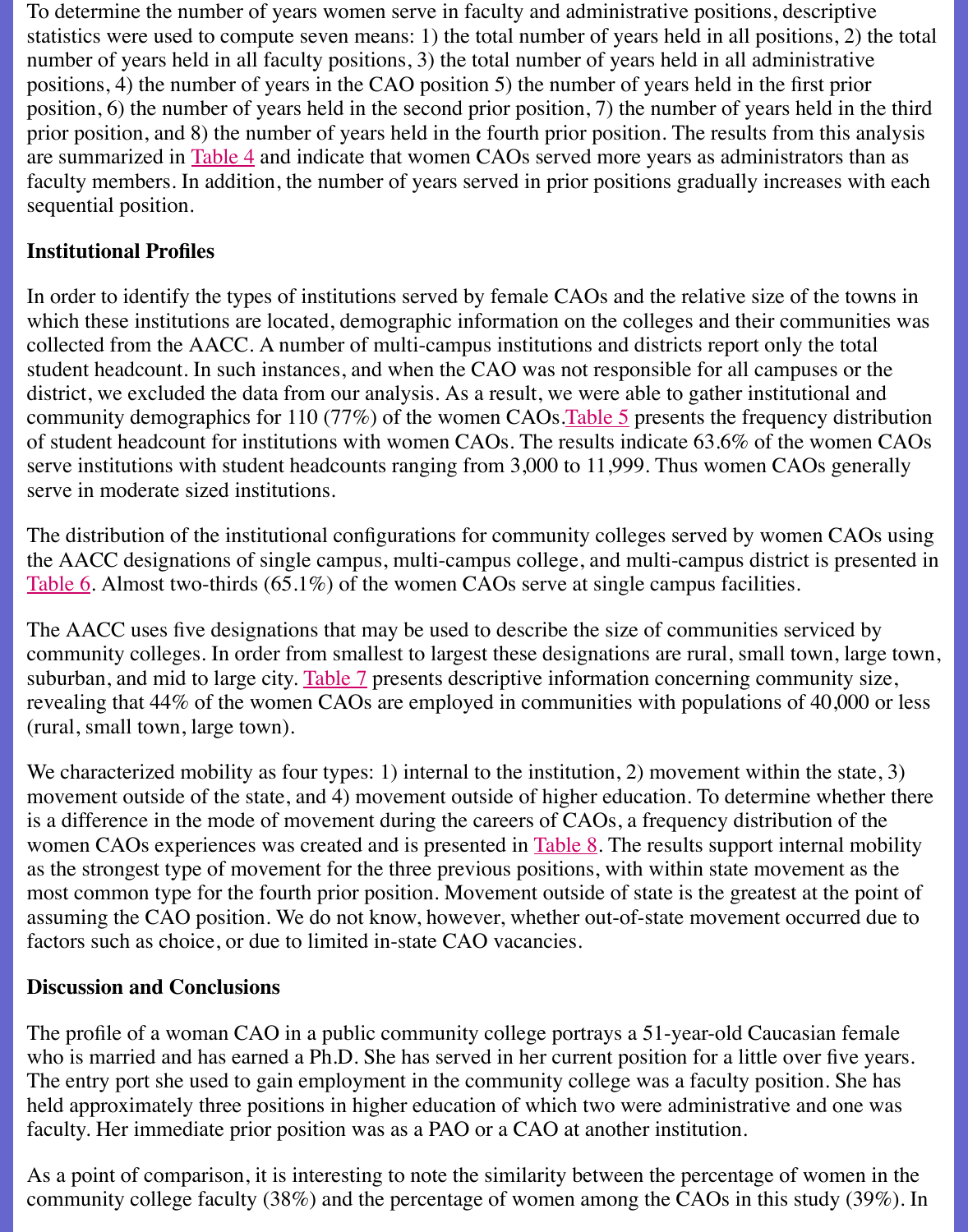contrast, Clark (1998) described that minority women comprise 3.6% of the total faculty in community colleges. Our data reveals that minority women comprise 6% of the CAOs in public comprehensive community colleges. This result might be explained, in part, by the fact that 14% of the women respondents chose not to reveal their ethnic background. It does, however, provide at least a hint of optimism and most certainly points to the need for additional studies.

The analysis of career paths proved to be the most challenging component of this study. Vaughan (1990) recognized this diversity when he identified the path to the position of CAO as fairly wide with many branches. Likewise, Twombly (1986) found that top-level administrative careers in community colleges did not always follow structured career lines. Even so, we were able to develop eight, three-position career paths that represent almost two-thirds (64%) of the sample. Three of the common career paths included 10% or more of the sample. In a similar effort, Twombly (1988) utilized 10% as the minimal limit for the first previous position, resulting in 6 categories, and 5% as the minimal limit for the second previous position, resulting in only one category.

Our findings support previous conclusions that an individual's career history influences his or her success in obtaining a CAO appointment. Specifically, the CHAID analysis indicated that the immediate previous position and the entry port were the two most important factors that affected the CAO position. Having the first prior position as a significant predictor supports the previous work on career paths that frequently focuses on this variable (Moore, 1982; Ross & Green, 1998).

A faculty position emerged as the primary entry port, reported in 53% of the women CAOs' career paths. PAO (17.6%) and chair or head (13.4%) emerged as the next two most frequent entry ports. Thus, these three positions served as the entry ports for more than four-fifths (83.8%) of the CAOs. This finding supports previous research on initial positions that provide access to community college careers (Arman, 1986; Boggs, 1988, Twombly, 1988).

The study also supports the notion of flexibility in the community colleges as it allows academic administrative careers to begin without requiring an initial faculty position. Only two of the eight common career paths began with a faculty appointment, illustrating the concept that an individual does not need to have a faculty position in a community college prior to moving into administration.

The career paths of these administrators are not as straight as the three predictors might seem to indicate. Prior to their current position, 55% of the respondents served either as the CAO for another institution or as a primary academic officer. This indicates many of these administrators have made lateral moves during their careers and supports Twombly's (1988) assertion that administrative experience rather than a particular position is an important determinant in the path to the CAO in community colleges. She states, "It is possible that type of experiences or positions held are more important than the order in which they were held" (p. 685).

#### **Summary**

This study was an initial investigation of the career paths of women CAOs as a group unto themselves in the community college setting. In completing the investigation we answered the call for research on women administrators in the community college that moved beyond male-versus-female comparisons. Using descriptive statistics, we developed a profile of the woman CAO. CHAID analysis was employed allowing for the identification of three significant career path predictors for CAOs along with the most significant predictor for women CAOs. A frequency distribution also allowed us to identify three common, three-position career paths comprised of 10% or more of the sample. Finally, descriptive statistics allowed for the development a profile of the public comprehensive community colleges served by women CAOs.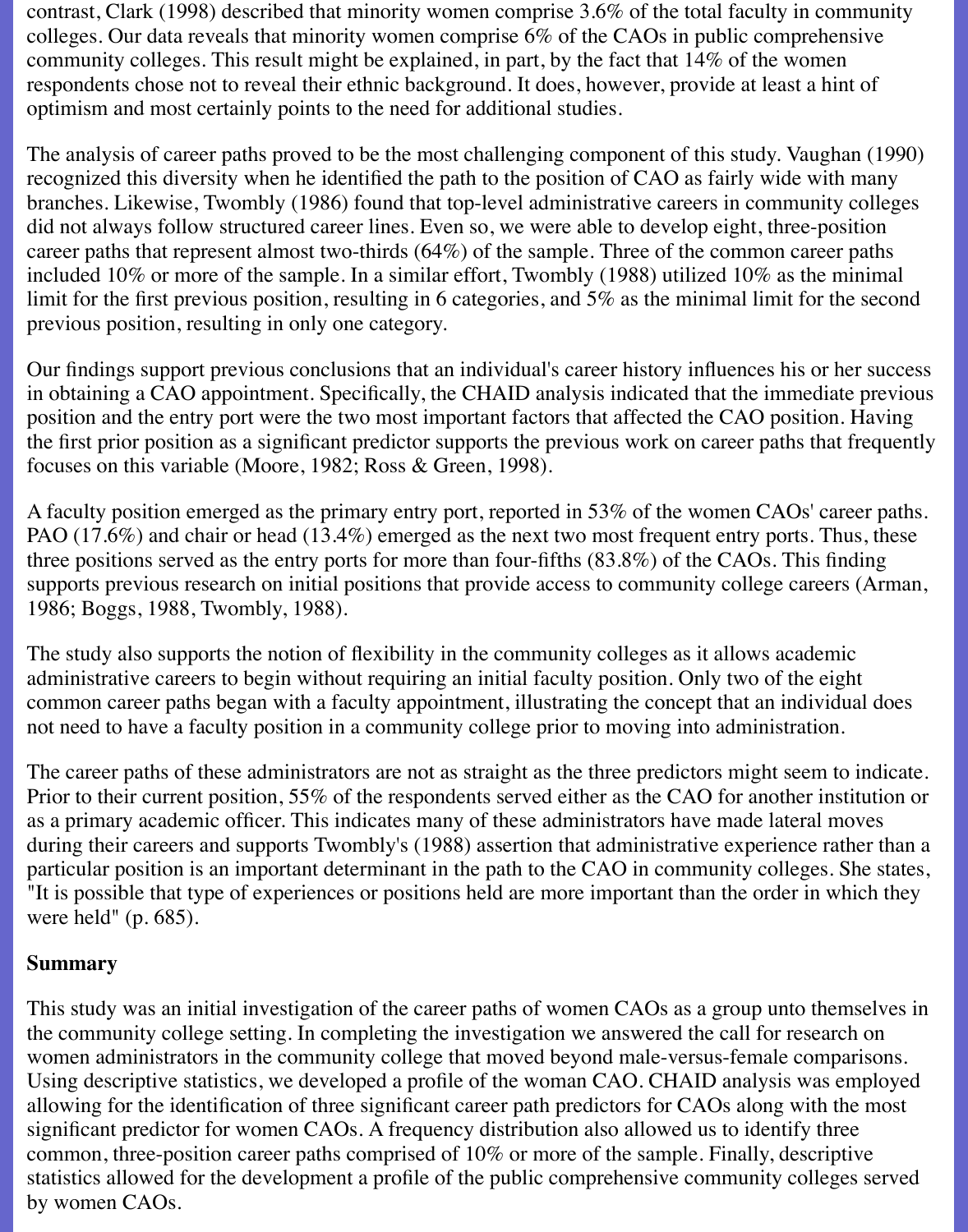As 39% of the responding CAOs are women, the critical mass necessary for group consideration has indeed been reached. We are also guardedly optimistic about the representation of minority female CAOs. No different than earlier investigations that include both men and women, we found that the paths that women follow to arrive at the position of CAO are not clearly defined. Absent is a sequential set of positions through which the candidate desiring the position should gradually advance. Instead, it would appear that for women a variety of credentials and experiences have become the medium of exchange. Classroom experiences, obtaining a Ph.D., and holding an administrative appointment as a primary or chief academic officer are part of this value system.

We urge additional research on the experiences of women in both faculty and administrative roles. While certainly a beginning, our study was not an exhaustive investigation of administrative careers. Nor did we consider the entire gamut of personal, organizational, and external variables. In addition, a longitudinal study of women in this and other administrative positions in comprehensive community colleges is needed to identify the unique factors, to determine changing dynamics, and to lead to institutional transformation and change.

**Dr. Brent D. Cejda** is an Assistant Professor of Higher Education in the College of Education at Texas Tech State University.

**Dr. Cynthia B. McKenney** is as Assistant Professor of Horticulture in Research and Extension Horticulturist at Texas Tech University. Dr. McKenney can be reached by e-mail at: cmckenney@tamu.edu.

### **References**

Arman, H. D. (1986). C*areer preparation of college presidents and chief academic officers in midwestern colleges*. Unpublished doctoral dissertation, Michigan State University, Lansing.

Bayer, A. E., & Astin, H. S. (1975). Sex differentials in the academic reward syste*m. Science*, 188, 796- 802

Boggs, G. R. (1988). *Pathways to the presidency.* Paper presented at the Annual Convention of the American Association of Community and Junior Colleges (69th, Washington, DC, March). (ERIC Document Reproduction Service No. ED306973)

Brooks, A. (1997). *Academic women*. Buckingham, England: Open University Press

Clark, S. L. (1998). Women faculty in community colleges: Investigating the mystery. *Community College* Review, 26 (3), 77-88.

Eggins, H. (Ed.). (1997). *Women as leaders and managers in higher education*. Buckingham, England: Open University

Hawthorne, E. (1994). Leaders in teaching and learning: A profile of chief academic officers in 2-year colleges. Community College Journal of Research and Practice, 18, 269-278.

Kanter, R. M. (1977). Some effects of proportions on group life: Skewed sex ratios and responses to token women. American Journal of Sociology, 82, 965-990.

Marshall, C. (Ed). (1997). Feminist critical policy analysis II: a perspective from post-secondary education. Washington, D.C.: Falmer Press.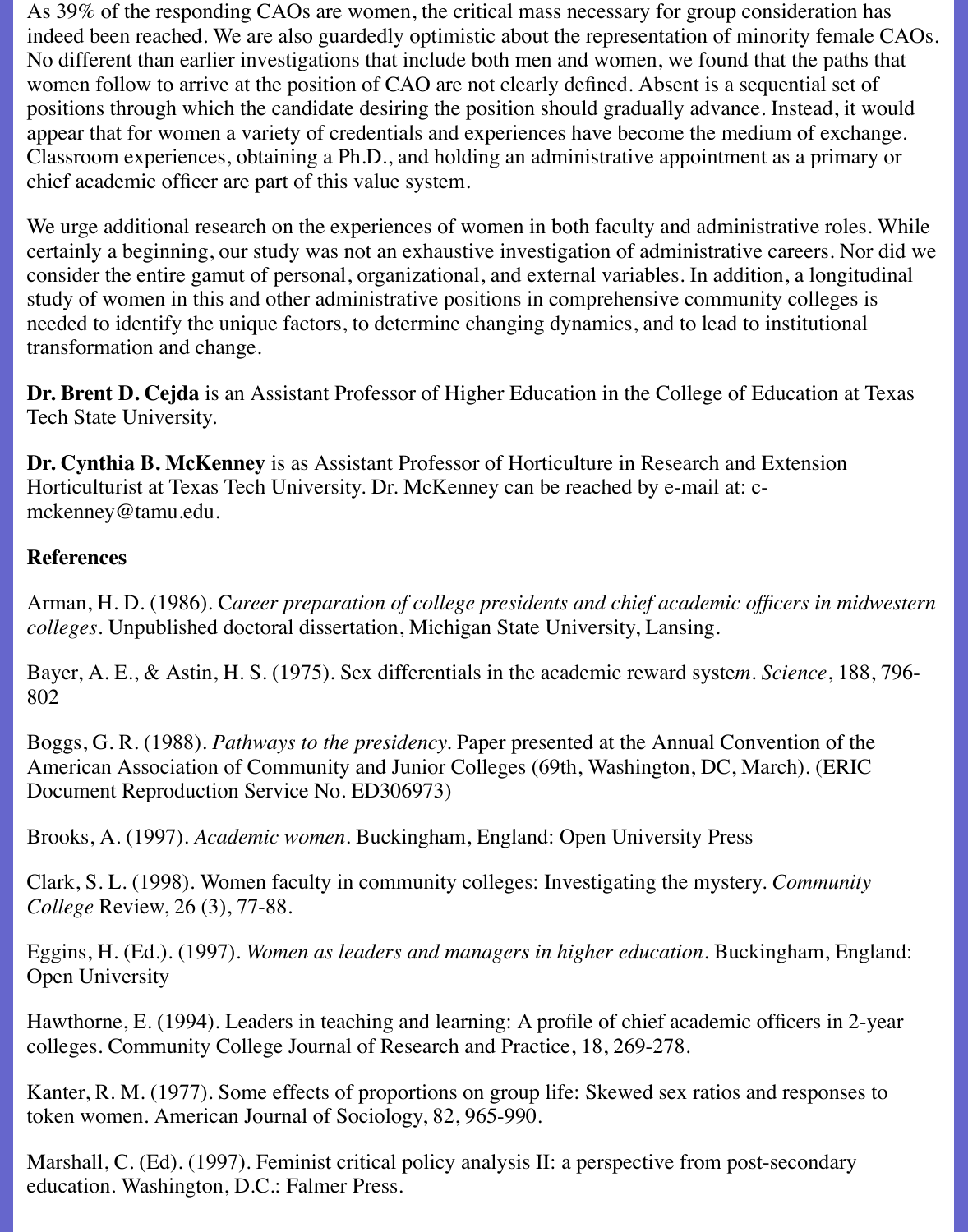McKenney, C. B., & Cejda, B. D. (2000). Profiling chief academic officers in public community colleges. *Community College Journal of Research and Practice*, 24, 745-758.

Moore, K. M. (1982). Women and minorities. *Leaders in transition*. Center for the Study of Higher Education Report No. 83-310, University Park, PA: Pennsylvania State University and The American Council on Education. (ERIC Document Reproduction Service No. ED 225459)

Moore, K. M., & Sagaria, M. D. (1981). Women administrators and mobility: The second struggle. *Journal of the National Association for Women Deans*, Administrators, and Counselors, 44, 21-28.

Moore, K. M., Twombly, S. B., & Martorana, S. V. (1985). *Today's academic leaders: A national study of administrators in community and junior colleges.* University Park, PA: The Pennsylvania State University and The American Association of Community and Junior Colleges. (ERIC Document Reproduction Service No. ED 264 922)

North Carolina State Department of Community Colleges. (1969). N*orth Carolina comprehensive community college system standards and evaluative criteria: Community colleges and technical institutes*. Raleigh, NC: Author. (ERIC Document Reproduction Service No. ED 026038)

Perreault, W. D., & Barksdate, H. C. (1980). A model-free approach for analysis of complex contingency data in survey research. Journal of *Marketing Research,* 17, 503-515

Plotts, J. G. (1998). C*areer paths of presidents of institutions belonging to the coalition for Christian colleges and universities.* Unpublished doctoral dissertation. The University of North Texas. (UMI Microfilm: 9841445

Riger, S., Stokes, J., Raja, S., & Sullivan, M. (1997). Measuring perceptions of the work environment for female faculty. *The Review of Higher Education*, 21, 63-78.

Ross, M., & Green, M. F. (1998). *The american college president*: 1998 edition. Washington, D.C.: American Council on Education.

Statistical Innovations, Inc. (1993). *CHAID for Windows vs. 6.0. Chicago*, IL: SPSS Inc.

Townsend, B. K. (1993). Feminist scholarship in core higher education journals. T*he Review of Higher Education*, 17, 21-41.

Twombly, S. B. (1986). *Career lines of top-level two-year college administrators: Implications for leadership in a new era*. ASHE 1986 Annual Meeting Paper. (ERIC Document Reproduction Service No. ED 268884)

Twombly, S. B. (1988). Administrative labor markets: A test of the existence of internal labor markets in two-year colleges. *Journal of Higher Education*, 59, 668-689.

Twombly, S. B. (1993). What we know about women in community colleges. *Journal of Higher Education*, 64, 186-210.

Twombly, S. B. (1999). New scholarship on academic women: Beyond "women's ways". *The Review of Higher Education*, 22, 441-454.

Vaughan, G. B. (1989). *The community college presidency*. New York: Macmillan.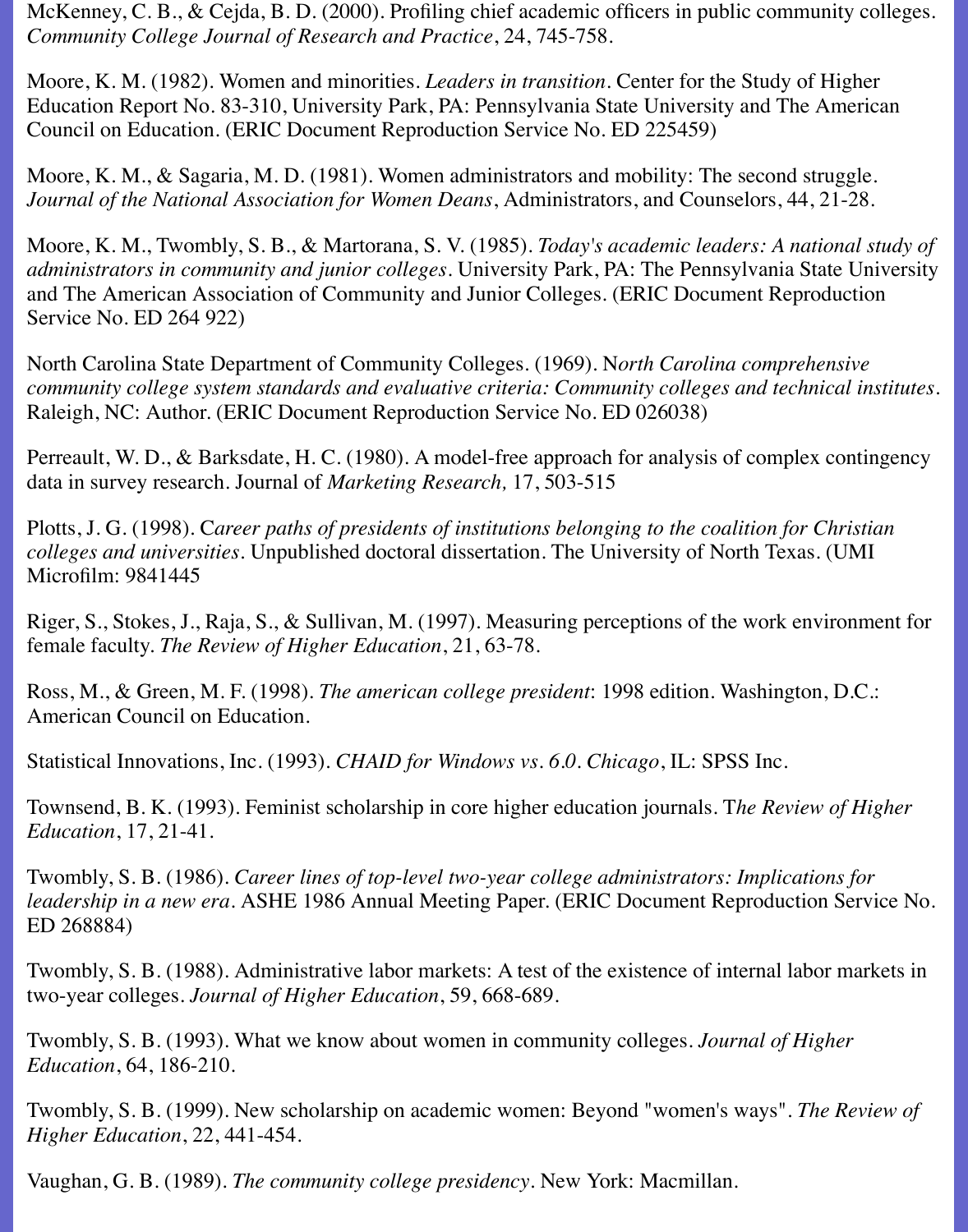Vaughan, G. B. (1990). *Pathway to the presidency: Community college deans of instruction*. Washington, D. C.: The Community College Press.

| Ethnicity       | Frequency | Percent |
|-----------------|-----------|---------|
| African         | 10        | 8.2     |
| American        |           |         |
| American Indian |           | 3.3     |
| Asian           |           | .8      |
| Caucasian       | 103       | 84.4    |
| Hispanic        |           | 3.3     |
| Total           | 122       | 100     |

**Table 1**. Ethnic Representation of Women CAOs

**Table 2**. First Prior Position of Women CAOs

| Title                                     | Frequency      | Percent           |
|-------------------------------------------|----------------|-------------------|
| Chief Academic Officer                    | 36             | 25.5              |
| <b>Vice President</b>                     | 8              | $\vert 5.7 \vert$ |
| Chief Student Affairs Officer             | $\overline{6}$ | 4.3               |
| Primary Academic Officer                  | 46             | 32.6              |
| Chair of Head                             | 15             | 10.6              |
| Faculty                                   |                | $\vert 5.0 \vert$ |
| <b>Other Higher Education</b><br>Position | 19             | 13.5              |
| $K-12$ Experience                         |                | 1.4               |
| Other                                     |                | 1.4               |
| Total                                     | 141            | 100               |

\*The total number of respondents for this table reflects the number of individuals who chose to respond to this specific survey question.

**Table 3**. Number of Positions Held by Women CAOs

| Type of Position        |     | Mean Number<br>Held | Standard Deviation |  |
|-------------------------|-----|---------------------|--------------------|--|
| <b>Higher Education</b> | 142 | 3.42                | .878               |  |
| Faculty                 | 101 | 1.73                | .823               |  |
| Administrative          |     | 2.41                | 1.136              |  |

\*The total number of respondents for this table reflects the number of individuals who chose to respond to this specific survey question.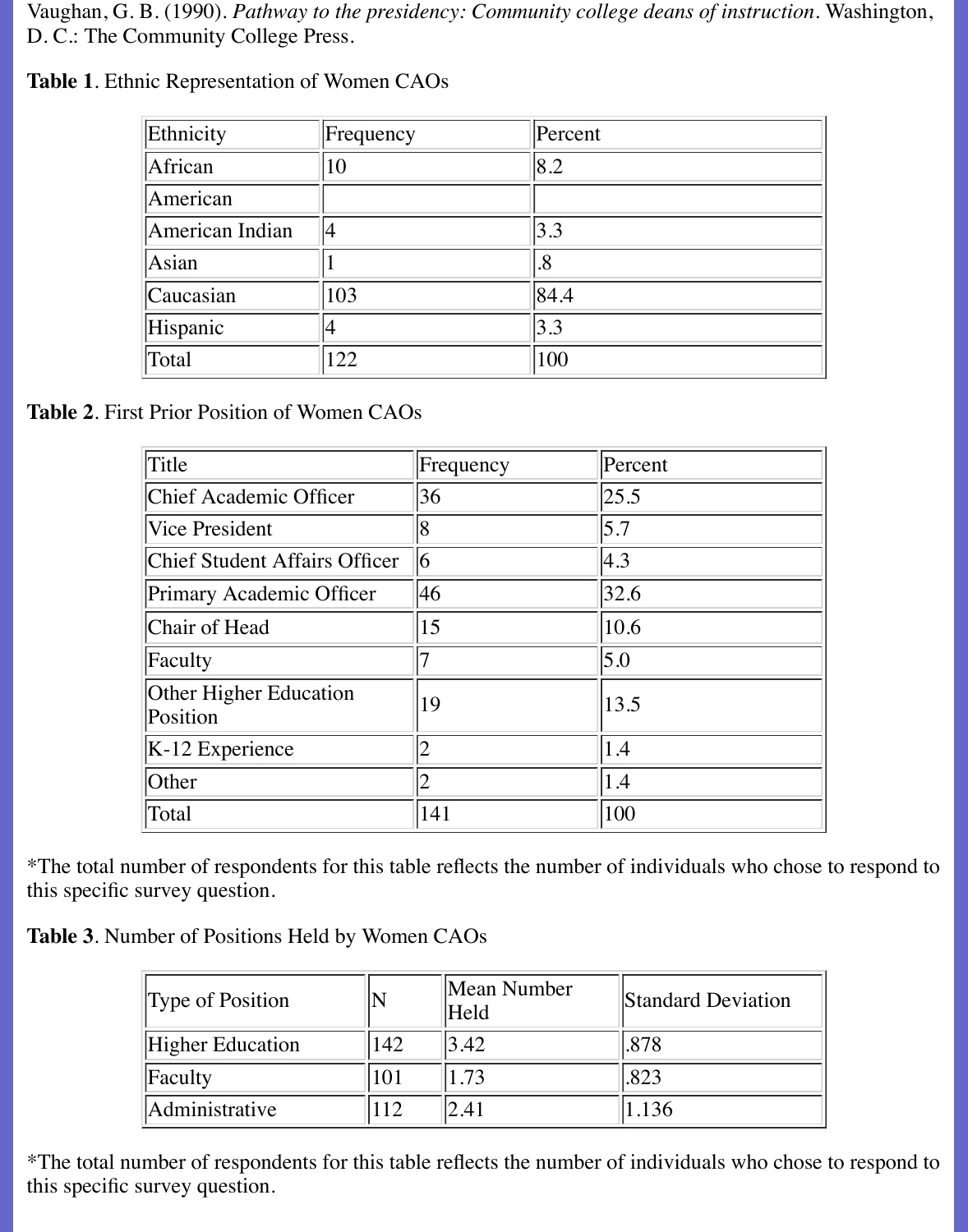#### **Table 4**. Years Served by Women CAOs

| Position               | N   | Mean Years | <b>Standard Deviation</b> |  |
|------------------------|-----|------------|---------------------------|--|
| CAO                    | 142 | 5.05       | 4.04                      |  |
| <b>First Previous</b>  | 141 | 5.43       | 4.61                      |  |
| Second Previous        | 134 | 5.02       | 4.17                      |  |
| Third Previous         | 96  | 4.73       | 3.12                      |  |
| <b>Fourth Previous</b> | 86  | 3.64       | 2.36                      |  |
| <b>Total Faculty</b>   | 124 | 13.39      | 9.88                      |  |
| Total                  | 124 | 15.23      | 9.57                      |  |
| Administrative         |     |            |                           |  |
| Total all              | 141 | 28.32      | 13.09                     |  |
| Positions              |     |            |                           |  |

**Table 5.** Student Headcount for Institutions with Women CAOs

| <b>Student Population Census</b> | Frequency     | Percent           |
|----------------------------------|---------------|-------------------|
| $\parallel$ 1499 or less         | 18            | $\vert 7.3 \vert$ |
| 1500-2999                        | 10            | 9.1               |
| 3000-5999                        | 36            | 32.7              |
| 6000-11999                       | 34            | 30.9              |
| 12000-23999                      | <sup>16</sup> | 14.5              |
| $ 24000 \text{ and above} $      | 16            | $\vert 5.5 \vert$ |
| Total                            | 110           | 100               |

\*The total number of respondents for this table reflects the number of individuals who chose to respond to this specific survey question.

**Table 6**. Campus Configuration of Institutions with women CAOs

| Campus Configuration                        | Frequency | Percent |
|---------------------------------------------|-----------|---------|
| Single Campus<br>Institution                | 169       | 65.1    |
| $\vert$ Multi-Campus Institution $\vert$ 21 |           | 19.8    |
| Multi-Campus                                | 6         | 15.1    |
| District                                    |           |         |
| Total                                       | 106       | 100     |

\*The total number of respondents for this table reflects the number of individuals who chose to respond to this specific survey question.